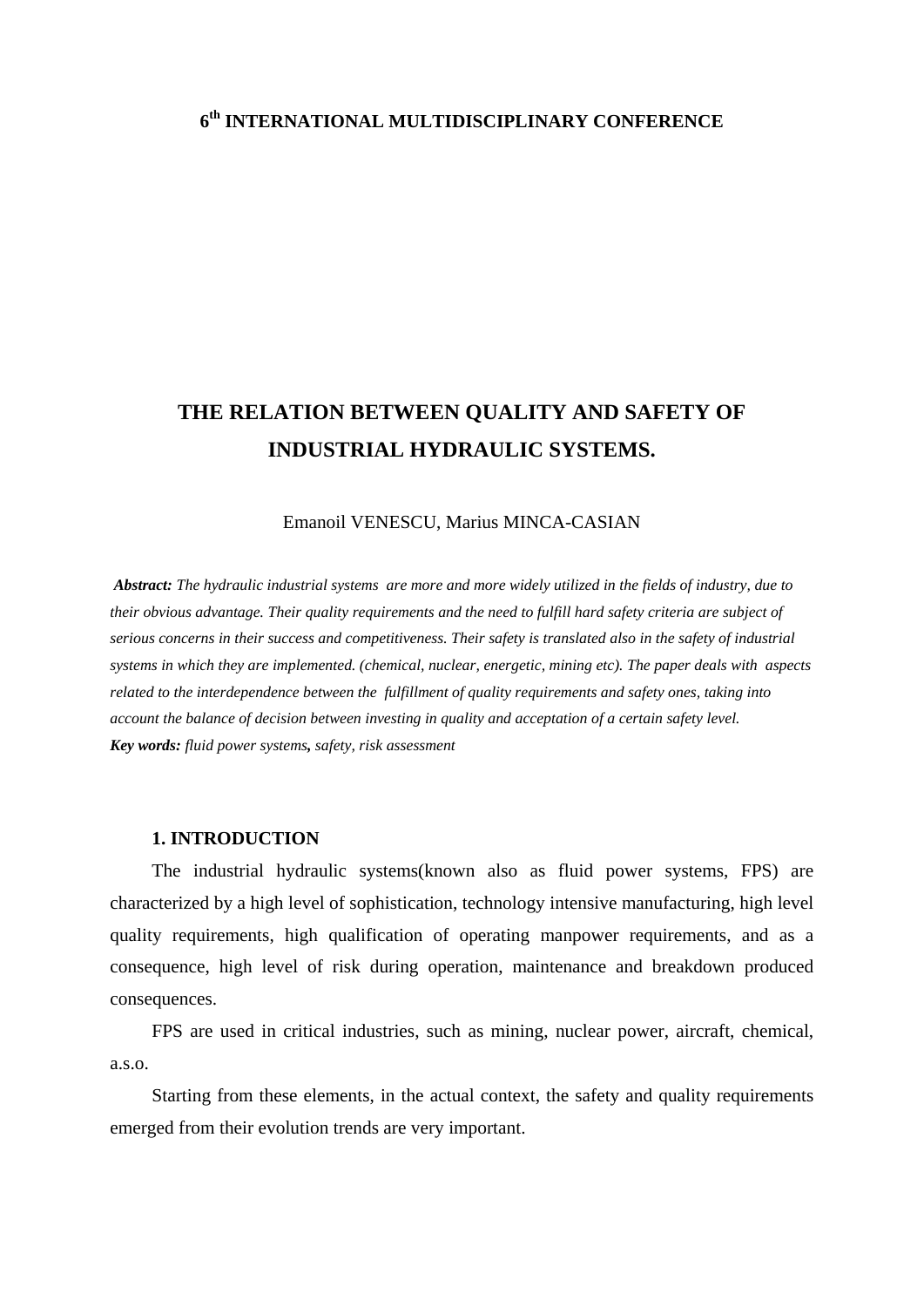## **2.RELATION BETWEEN QUALITY, SAFETY AND DEVELOPMENT TRENDS**

As Fig. 1 shows, hydraulics totally dominated certain types of equipment (e.g., machine tools and aircraft) early in their development but began to lose out partially to electrics during their maturing period, hi some equipment, hydraulics never achieved complete domination but shared with electrics from the very start. But what should be encouraging is that hydraulics has been able to maintain its domination in many equipment areas over the past 40 years.



*Fig.1 Fluid power equipment trends* 

Advancement in the area of the fluid power prime mover is very important and key factor for future application. The compactness of Pumps and Motors with very high capacity will be the demand for the future. Some of the aerospace technology has to be tailored to fit future Mobil and Industrial applications. Hydraulic Muscle with electronic brain is behind us. Technology needs to evolve into Macro Hydraulic muscle with micro electronic chips, to make machine and equipment faster and stronger. Future fluid power technology will see industrial machinery, more versatile and infinitely accurate and construction and earthmoving equipments supremely faster with high maneuverability.

The types of advances that can be expected over the next five years break down into two categories: **1.** Manufacturing Flow and Efficiency **2.** Optimized and Innovative Technology use.

Manufacturing-related advances involve the latest fabrication techniques and systems, together with innovative concepts such as one-piece flow, customer-focus process orientation, and a continued use of the "lean enterprises." These all will provide minimal WIP, shorter cycle times, and reduced costs. The technological impact over the next five years will include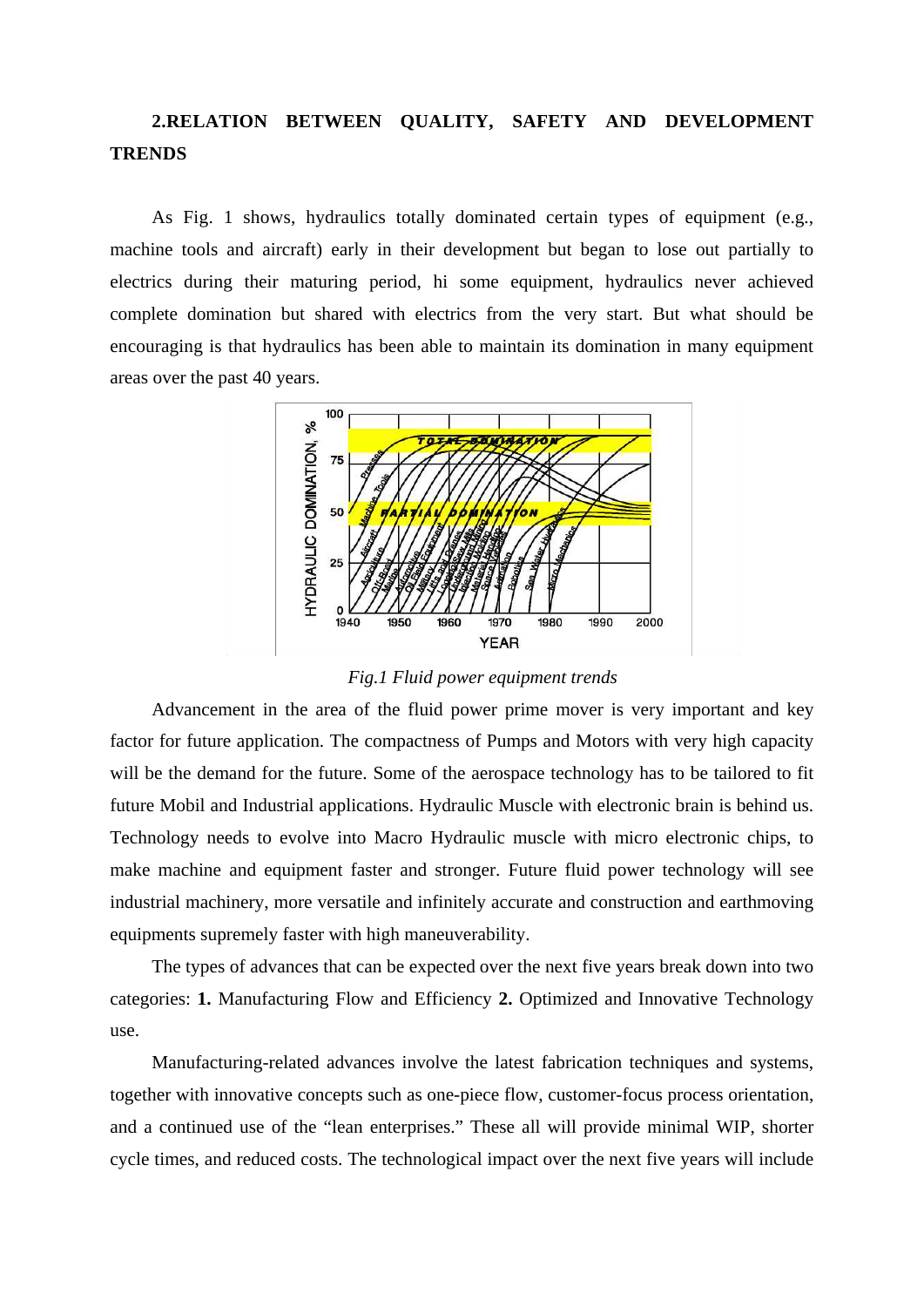some fluid power advances as well as the growth of substitute products. We can expect more networked devices and imbedded intelligence in fluid power products as well as PC-based controls and a growing use of wireless.

The combined use of both hydraulics and electrics to form hybrid devices will expand over the coming years, where only fluid power had existed in the past. More pure electrics will advance to a larger market share as the technology matures, providing a significant risk to the Fluid Power Industry in the future

*Safety* Safety is the portion of a loss prevention program involved in reducing the chance of injury to not only machine operators but all persons, including maintenance (highest injury rate in the past), as well as damage to the machine, damage to other company assets, and harm to the environment. Standards now acknowledge that there is no such thing as zero risk.

The important thing in control integrity is that the integrity of the entire system must be considered, not just the electrical control portion. The entire system is rated based on the weakest link in the system chain. The function of a control valve is equivalent to the function of an electrical control relay, and, therefore, is subject to the same rules for selection of safety integrity category. This means that a safety relay is equivalent to a control reliable-valve. To be control-reliable, a valve or system must be:

- Redundant in function,
- Monitored for a fault and, therefore, the loss of redundancy,
- Of fail-to-safe design (single failure does not inhibit the safety stopping function),
- Able to lock-out and inhibit further operation upon detection of a fault until corrected, and
- Be designed and manufactured, with safety in mind, specifically for critical applications.

Fluid power is similar to, but also different from, electrical controls. Attaining just plain old redundancy in a safety circuit requires the function of four valves, not just two. Two valves are required for the inlet function and two for the stop function (release of the energy). Many self-designed systems have hidden, potential flaws, which can lead to unsafe conditions since they are unseen, unexpected, and, therefore, excluded from design and safety reviews. A good example is the spool cross-over conditions or ghost positions of a valve, which are usually not shown on schematics.